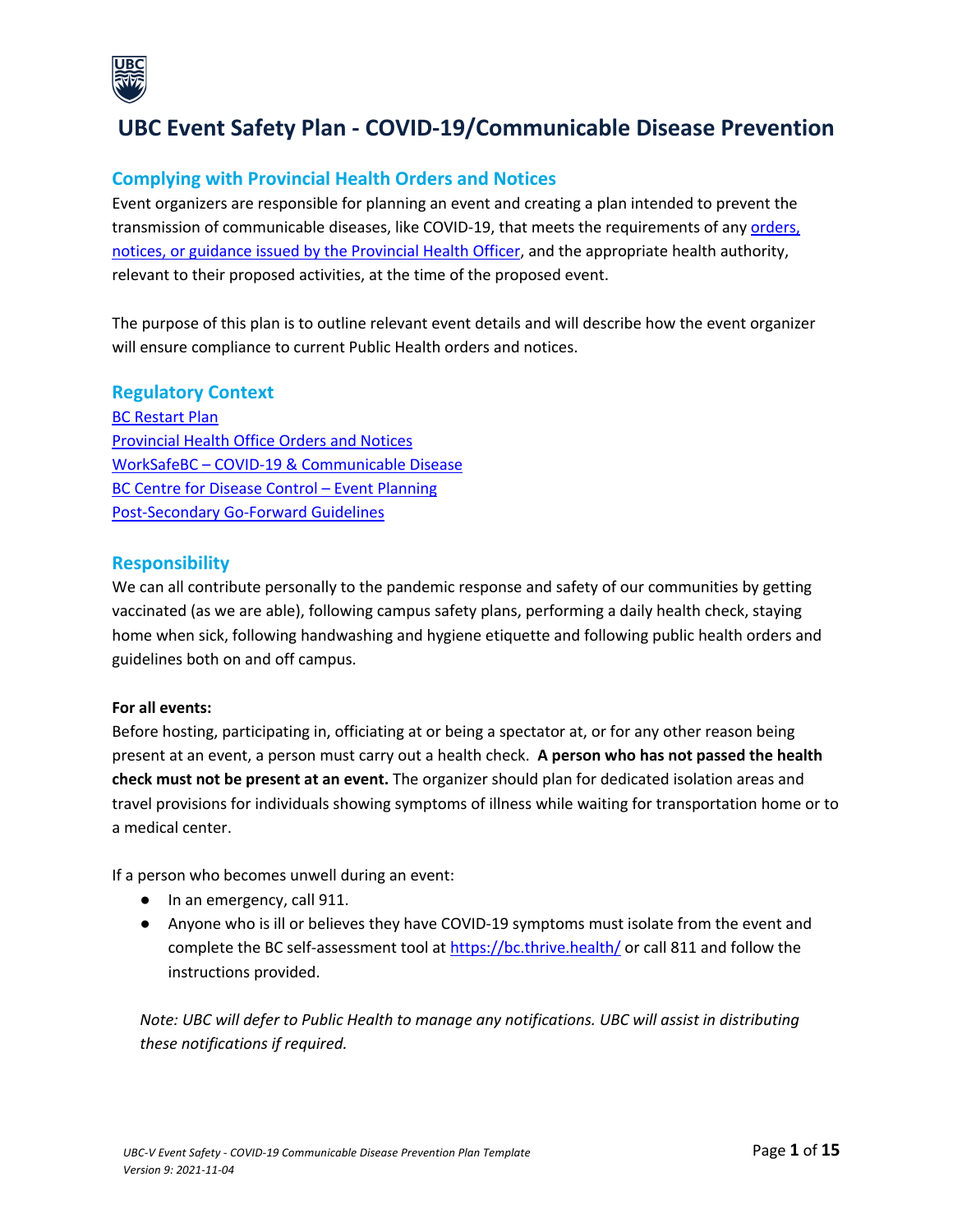

### **UBC COVID-19 Campus Rules**

UBC COVID-19 Campus Rules apply to all persons on campus. These rules confirm expectations of all members of the campus community, including:

- **Daily Health Self-Assessments**: required of everyone prior to attending campus
- **Stay home if you are sick:** If you feel sick stay home use the BC's COVID-19 Self-Assessment Tool for guidance. Follow the advice from Public Health
- **Mandatory Training**: UBC Go Forward COVID-19 Safety Planning Training required of employees
- **Signage:** Everyone must follow relevant signage when moving around UBC campuses or worksites.
- **COVID-19 safety plans & communicable disease plans:** Supervisors will ensure that all faculty, staff are familiar with the latest guidance from the Provincial Health Officer as it relates to their work areas.
- **Requirement to wear Face Coverings**: All persons on UBC premises must wear an appropriate face covering when in indoor public spaces of buildings. For a complete list of exceptions and details on mask requirements, refer to the UBC COVID-19 Campus Rules
- **Following Direction of Public Health**: as it relates to PHO Orders, contact tracing and isolation requirements
- **UBC Rapid Testing Requirement**: all students, faculty & staff are required to be regularly tested for COVID-19 but can be exempt from this requirement by disclosing if they are fully vaccinated through the confidential UBC Vaccination Status Declaration. Please see https://rapidtesting.covid19.ubc.ca/for more information

For further information and complete list of rules, visit UBC Campus Rules & Guidance Documents. Frequently asked questions about COVID-19 protocols at UBC can be found here.

# **Event Plan Best Practices: Preventing the Transmission of Communicable Diseases**

Follow these basic best practices and do your part to prevent the transmission of communicable diseases:

- If sick, stay home
- Follow rules and guidelines from the Province, UBC and host location
- Clean your hands
- Get vaccinated if you are able
- Respect personal space
- Consider people's situations & comfort levels
- It's always safer outdoors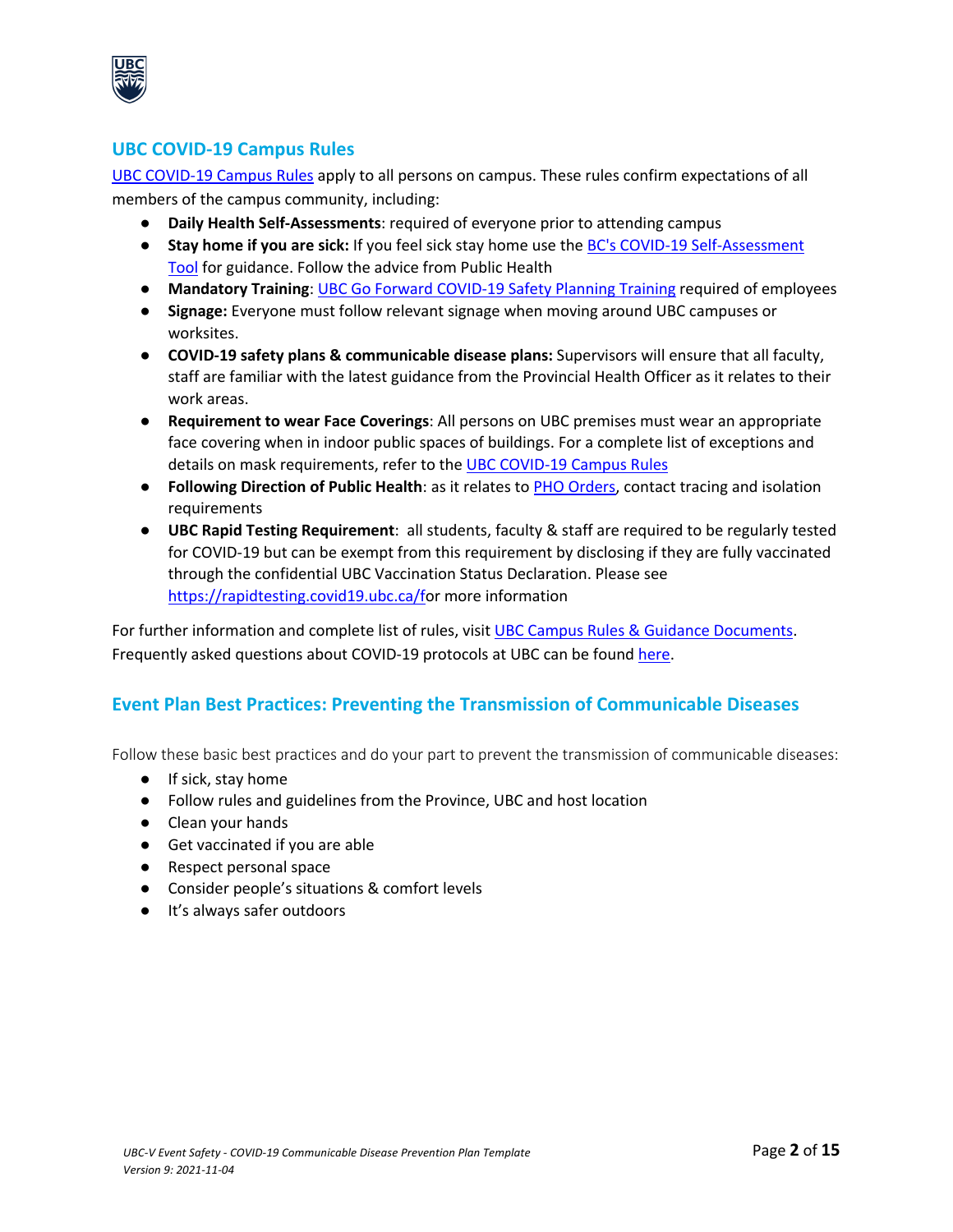

# **Event Details**

| <b>EVENT NAME</b>                         | UBC Postdoctoral Association Postdoc Research Day           |
|-------------------------------------------|-------------------------------------------------------------|
| <b>EVENT DATE(s)</b>                      | December 6, 2021                                            |
| <b>EVENT TIME(s)</b>                      | $09:15 - 17:45$ (research day); $18:00 - 20:00$ (reception) |
| <b>EVENT LEAD/ORGANIZER (Name)</b>        | Marcus Johns, Doris Chow                                    |
| <b>UBC EVENTS ONLY:</b>                   |                                                             |
| <b>SPONSOR</b> (relevant leader/approver) |                                                             |
| <b>APPROVAL FROM EVENT SPONSOR</b>        | $\Box$ Approval Received $\Box$ Approval Pending            |
| <b>EVENT LOCATION (Building/Outdoor)</b>  | Life Sciences Institute                                     |
| <b>EVENT LOCATION - (Room / Area)</b>     | LSC 1002 and West Atrium                                    |
| NUMBER OF PARTICIPANTS ATTENDING          | 150                                                         |

#### **Describe the event:**

Featuring a full day of interdisciplinary talks, the annual Postdoc Research Day brings together postdoctoral researchers from across faculties and affiliated institutions at UBC Vancouver. This event will be held in parallel with the UBC Okanagan Postdoc Research Day with all recorded presentations available online afterwards. Following the latest COVID-related safety guidelines, in-person attendance is limited to UBC postdocs and research associates who will abide by these rules and to the latest occupancy limit. However, everyone else is welcome to attend virtually. This full-day event will be broadcast online, and the recordings will be available for viewing later.

#### **Provide a timetable of event:**

8:45-9:15 Registration (outside of LSC 1002); 9:15-9:30 welcome and opening remarks (LSC 1002)

9:30-10:30 talks by postdocs and research associates (LSC 1002)

10:30-11:00 coffee break (LSC 1002 and West Atrium) - self-serve food/drink station

11:00-12:00 talks by postdocs and research associates (LSC 1002)

12:00-13:30 lunch and town hall (LSC 1002 and West Atrium) - food served by staff; self-serve drink

13:30-14:30 keynote presentation (LSC 1002)

14:30-16:00 talks by postdocs and research associates (LSC 1002)

16:00-16:30 coffee break (LSC 1002 and West Atrium) - self-serve food/drink station

16:30-17:30 talks by postdocs and research associates (LSC 1002)

17:30-17:45 awards and closing ceremony (LSC 1002)

18:00 to 20:00: evening reception and awards ceremony (West Atrium) - food/drinks served by staff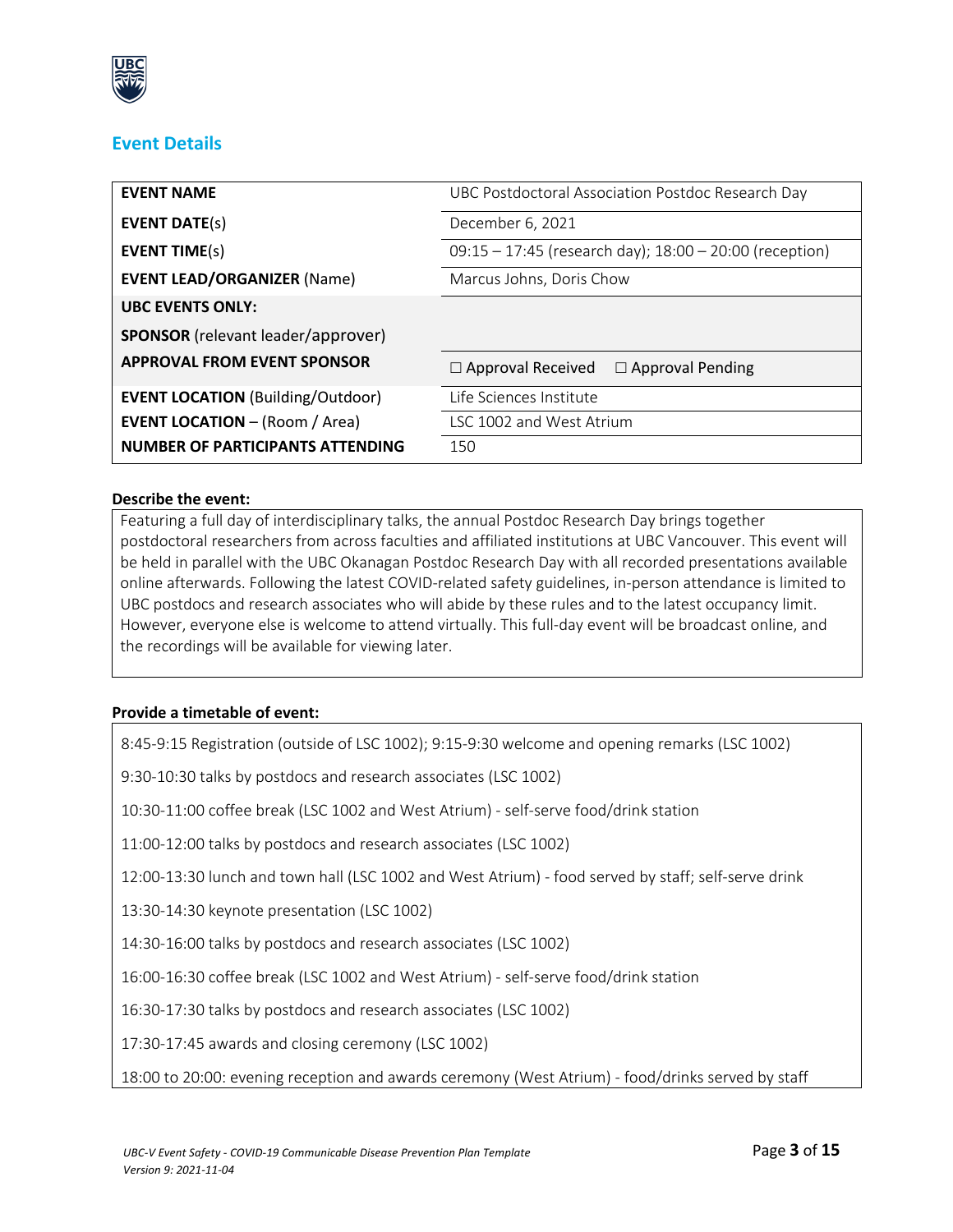

Ensure that to consult for your Health Regional restrictions before completing the application below.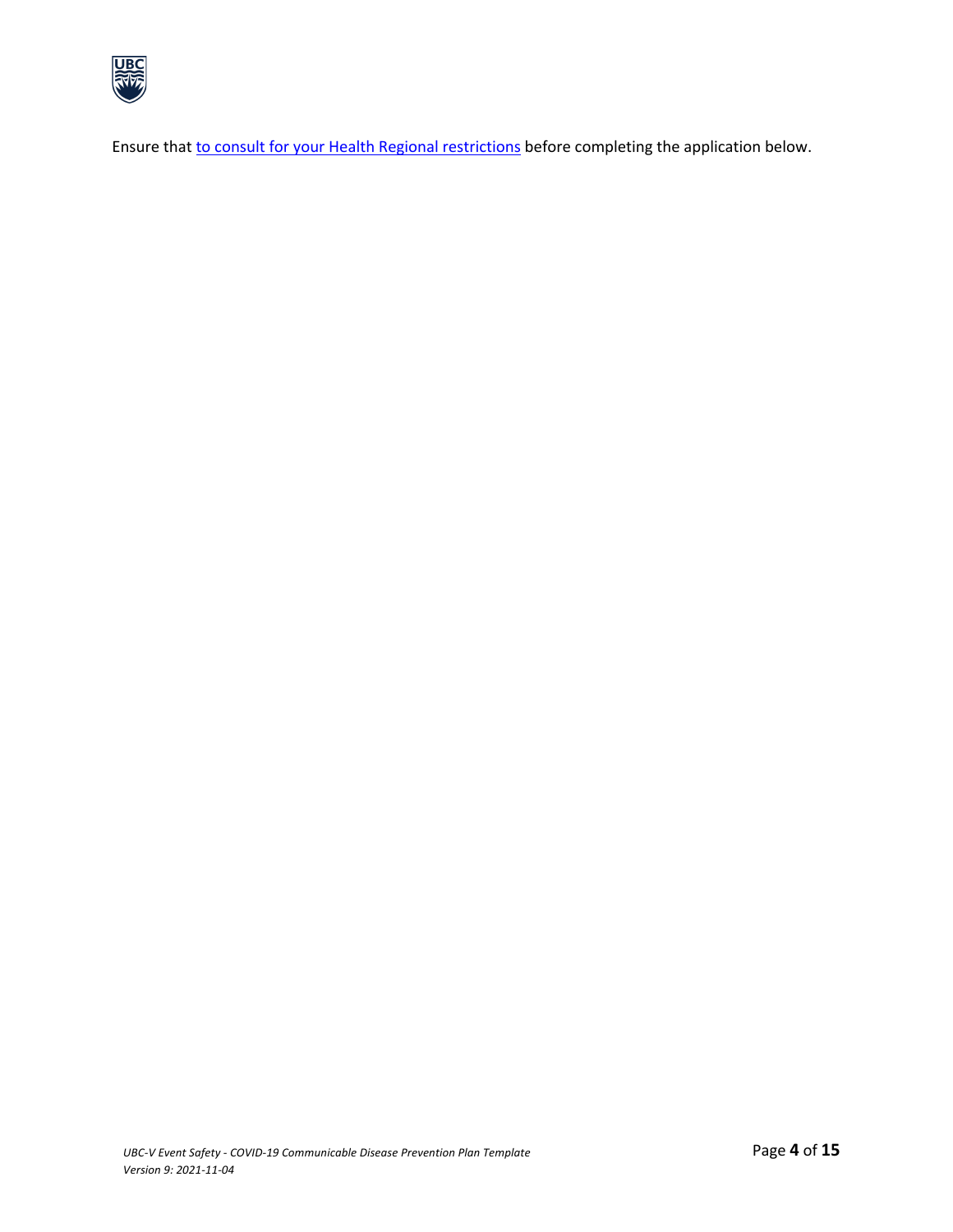

### **Determine Activity, Gathering or Event**

*Choose one option that best describes your activity in either section A, B or C.* 

- *a) If you event falls within Section A,B or C, no further information is required. Save and submit for approval*
- *b) If you event falls within Section D, Public Health Order Compliance is required, fill in next pages and submit for approval*

#### **DEFINITIONS:**

- 1. Event means a gathering of persons for a purpose
- 2. An event held in a tent with one or more sides is an inside event
- 3. An event held in a tent without any sides is an outside event
- 4. "participant" means a person present at an event including a spectator, but does not include an organizer, event staff member, official, volunteer, officiant, or any other person who is acting in an official or service capacity, or a paid performer, player or athlete
- 5. "program for children or youth" means a structured educational program, including home education or distributed learning, music, art, drama, dance, recreational, sport, exercise, or social activity and provided primarily for persons under 22 years of age

| A.        | Educational activity facilitated by the institution (select specific details below)                                                                                                                                                                                                                                                                                            |                |                    |
|-----------|--------------------------------------------------------------------------------------------------------------------------------------------------------------------------------------------------------------------------------------------------------------------------------------------------------------------------------------------------------------------------------|----------------|--------------------|
|           | [Normal operations – no further info required – submit for approval]                                                                                                                                                                                                                                                                                                           |                |                    |
|           | Lecture                                                                                                                                                                                                                                                                                                                                                                        |                | Presentation       |
|           | Lab                                                                                                                                                                                                                                                                                                                                                                            | $\sim$         | Formal Study Group |
| $\Box$    | Seminar                                                                                                                                                                                                                                                                                                                                                                        | $\Box$         | Tutorial           |
| П         | Workshop                                                                                                                                                                                                                                                                                                                                                                       | $\blacksquare$ | Orientation        |
|           | Demonstration                                                                                                                                                                                                                                                                                                                                                                  |                |                    |
| <b>B.</b> | Worship Services [No capacity limits or restrictions - submit for approval]                                                                                                                                                                                                                                                                                                    |                |                    |
|           | Indoor or outdoor worship services                                                                                                                                                                                                                                                                                                                                             |                |                    |
| C         | Event [No further info required - submit for approval]                                                                                                                                                                                                                                                                                                                         |                |                    |
|           | Inside Event<br>An organized seated gathering of less than 50 participants in an inside place for<br>a)<br>entertainment, choral, musical, gambling or business purposes, or arts or crafts<br>education or classes, and includes a concert, theatrical production, dance or symphony<br>performance, lecture, presentation, workshop, wedding reception, or funeral reception |                |                    |
|           | not held at a funeral home                                                                                                                                                                                                                                                                                                                                                     |                |                    |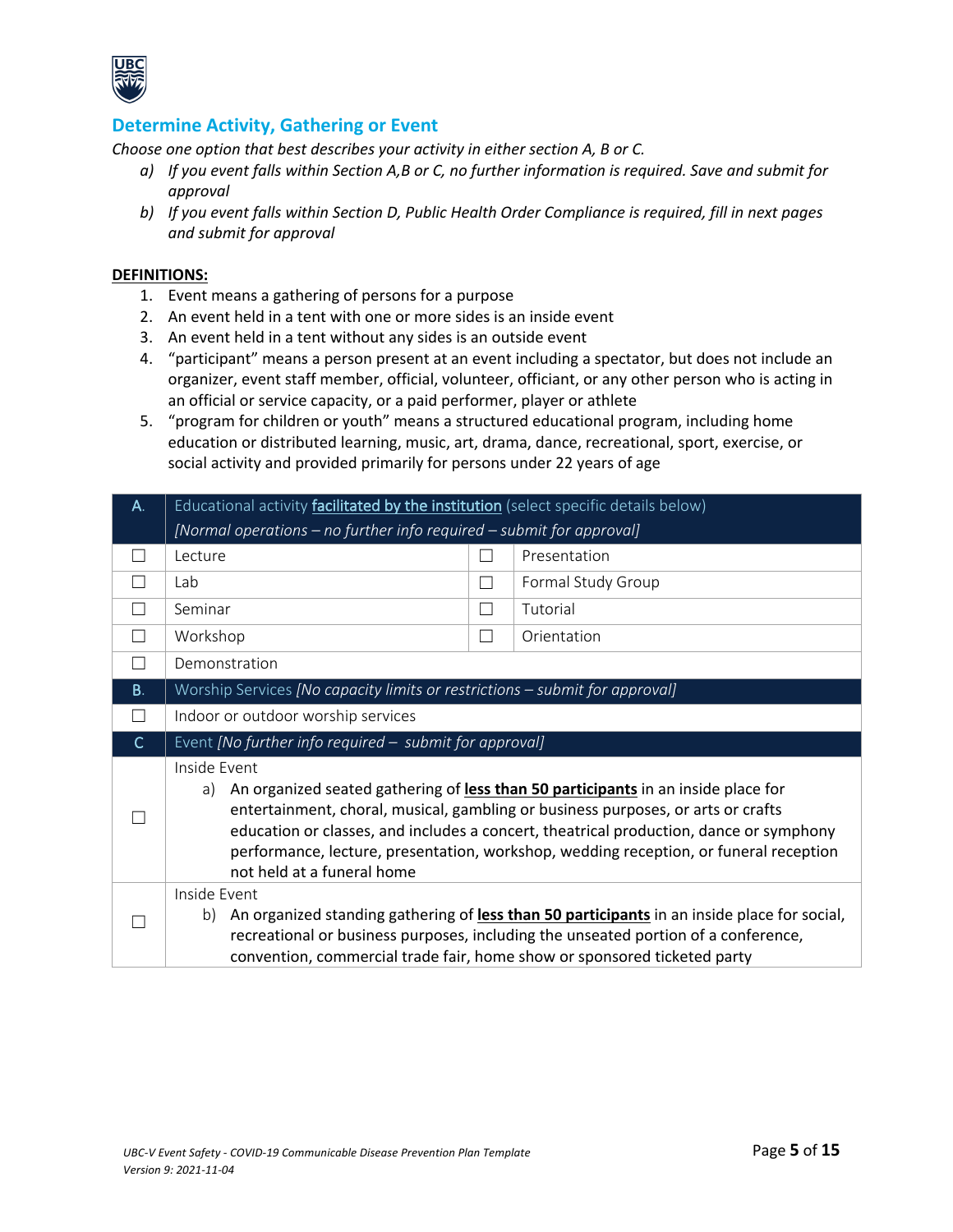

# **Determine Activity, Gathering or Event (cont'd)**

| D.     | <b>Outside Event</b>                                                                                                                                                                                                                                                                                                                                                                                      |
|--------|-----------------------------------------------------------------------------------------------------------------------------------------------------------------------------------------------------------------------------------------------------------------------------------------------------------------------------------------------------------------------------------------------------------|
|        | [fill in "Public Health Order Compliance - OUTSIDE Events" section on next page]                                                                                                                                                                                                                                                                                                                          |
|        | Outside Event (an organized gathering of participants in an outside place with seating provided for                                                                                                                                                                                                                                                                                                       |
|        | spectators)                                                                                                                                                                                                                                                                                                                                                                                               |
| $\Box$ | A program for children or youth in an outside place                                                                                                                                                                                                                                                                                                                                                       |
| E.     | Inside Event                                                                                                                                                                                                                                                                                                                                                                                              |
|        | [jump to the Public Health Order Compliance - INSIDE EVENTS" section and fill it out]                                                                                                                                                                                                                                                                                                                     |
|        | Inside Event<br>a) An organized seated gathering of more than 50 participants in an inside place for<br>entertainment, choral, musical, gambling or business purposes, or arts or crafts<br>education or classes, and includes a concert, theatrical production, dance or symphony<br>performance, lecture, presentation, workshop, wedding reception, or funeral reception<br>not held at a funeral home |
|        | Inside Event<br>An organized standing gathering of more than 50 participants in an inside place for<br>b)<br>social, recreational or business purposes, including the unseated portion of a conference,<br>convention, commercial trade fair, home show or sponsored ticketed party                                                                                                                       |
|        | Inside Event<br>An organized gathering of <b>any number of participants</b> in an inside place for the purpose<br>C)<br>of an adult sports activity, an adult exercise or fitness activity or class, or an adult dance<br>class                                                                                                                                                                           |
| П      | Inside Event:                                                                                                                                                                                                                                                                                                                                                                                             |
|        | d) A sports event in an inside place                                                                                                                                                                                                                                                                                                                                                                      |
| П      | Inside Event                                                                                                                                                                                                                                                                                                                                                                                              |
|        | e) A program for children or youth in an inside place                                                                                                                                                                                                                                                                                                                                                     |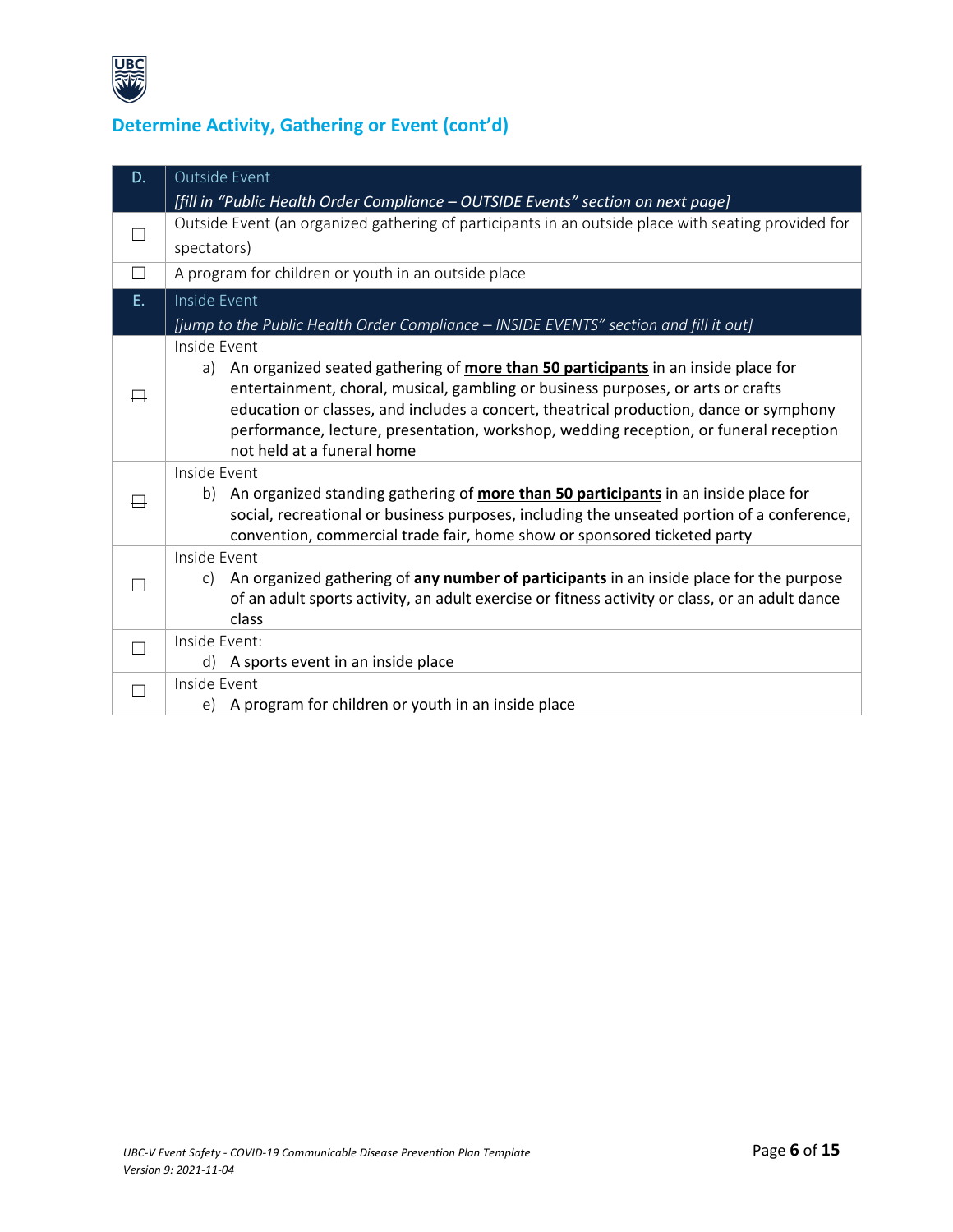

# **Public Health Order Compliance – OUTSIDE EVENTS**

*Detail below how the event will comply with all the PHO requirements outlined in Gatherings and Events — October 25, 2021 and then jump to the Proof of Vaccination Section and complete the remainder of this safety plan*

| <b>PHO Requirement</b>                                                                                                                                                                                                      | <b>Event Compliance</b> |
|-----------------------------------------------------------------------------------------------------------------------------------------------------------------------------------------------------------------------------|-------------------------|
| No more than 5,000 persons, or 50% of the seated<br>operating capacity of a place, excluding event staff,<br>whichever number is greater, are allowed to be<br>present. How many persons will be present for this<br>event? | N/A                     |
| Who is the organizer?                                                                                                                                                                                                       | N/A                     |
| How is access to the event controlled?                                                                                                                                                                                      | N/A                     |
| Seating needs to be available for each participant.<br>How will you achieve this?                                                                                                                                           | N/A                     |
| Participants need to be seated throughout the place<br>in such a way as to use all available space. How will<br>you achieve this?                                                                                           | N/A                     |
| If there is a food or drink station, how will you<br>achieve the following:                                                                                                                                                 | N/A                     |
| hand washing facilities or alcohol-based sanitizers<br>a)<br>are within easy reach of the station;                                                                                                                          |                         |
| signs reminding participants to wash or sanitize<br>b)<br>their hands before touching self-serve food, drink<br>or other items, are posted at the self-serve<br>station; and                                                |                         |
| high touch surfaces at the station, and utensils<br>c)<br>that are used for self- serve, are frequently<br>cleaned and sanitized.                                                                                           |                         |
| Hand sanitation supplies need to be readily available<br>to participants. How will you achieve this?                                                                                                                        | N/A                     |
| Toilet facilities with running water, soap and paper<br>towels for hand washing and drying purposes, or hand<br>sanitation supplies, are available for participants. How<br>will you achieve this?                          | N/A                     |
| The organizer monitors the number of persons<br>present, and ensures that the number of persons<br>present does not exceed the maximum number<br>permitted for the event. How will you achieve this?                        | N/A                     |
| If there is more than one area in which events may be<br>held in a place, there may be an event in each of the<br>areas.                                                                                                    | N/A                     |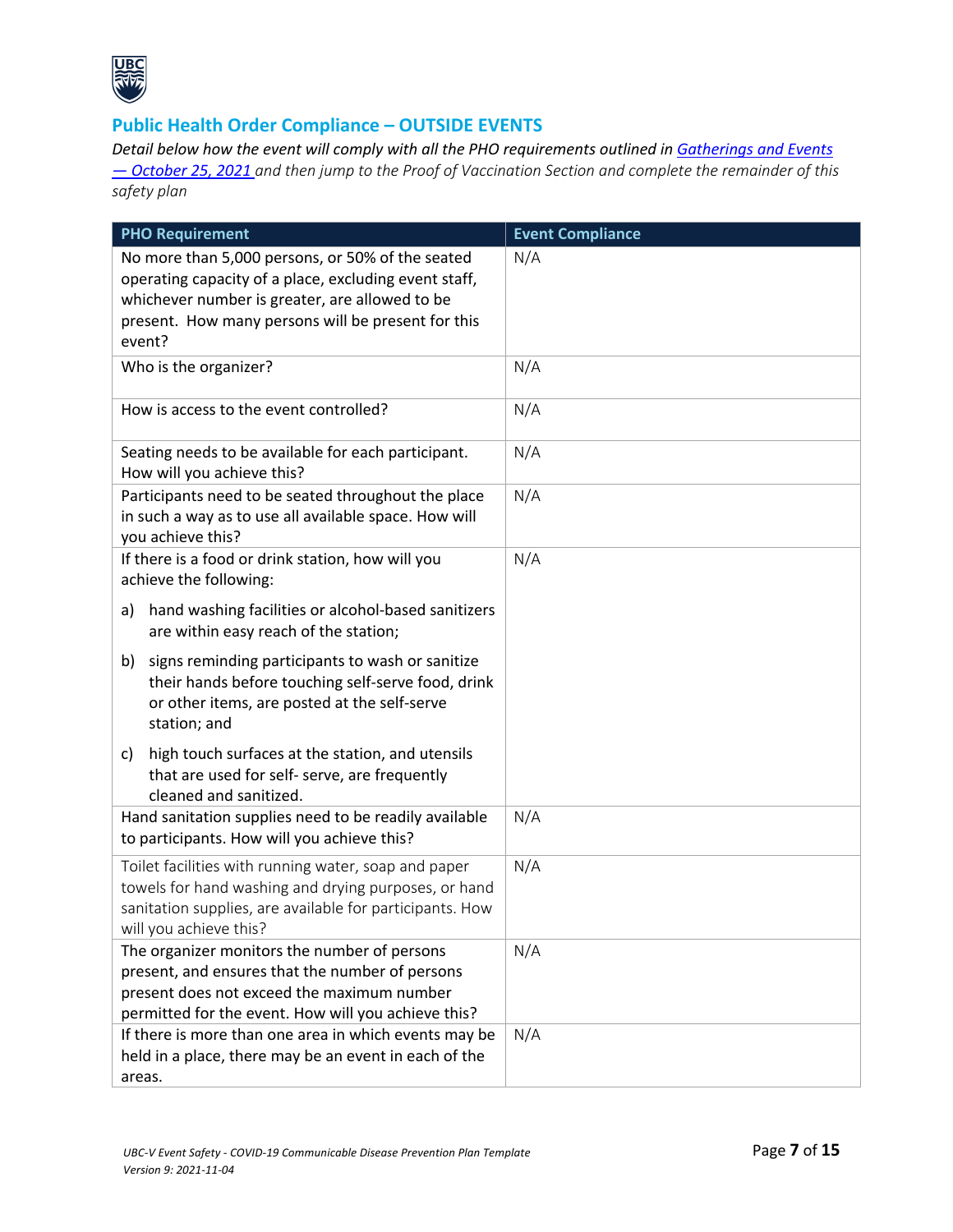

# **Public Health Order Compliance – INSIDE EVENTS**

*Detail below how the event will comply with all the PHO requirements outlined in Gatherings and Events — October 25, 2021 and then complete the remainder of the sections in this safety plan*

| <b>PHO Requirement</b>                                                                                                                                                                                                                                                                                                                               | <b>Event Compliance</b>                                                                                                                                                                                                                                                                                                                                                                                                                                                                                                                                                                                                                                      |
|------------------------------------------------------------------------------------------------------------------------------------------------------------------------------------------------------------------------------------------------------------------------------------------------------------------------------------------------------|--------------------------------------------------------------------------------------------------------------------------------------------------------------------------------------------------------------------------------------------------------------------------------------------------------------------------------------------------------------------------------------------------------------------------------------------------------------------------------------------------------------------------------------------------------------------------------------------------------------------------------------------------------------|
| Up to 100% of the seated operating capacity of a<br>place may be used for the purpose of a seated<br>inside event, and up to 100% of the standing<br>operating capacity of a place may be used for the<br>purpose of a standing inside event. Indicate the<br>seated/standing capacity of the space and the<br>number of people that will be present | Seated capacity of LSC 1002: 310<br>Seated capacity of LSC West Atrium: 96<br>Standing capacity of LSC West Atrium: 200<br>The number of participants during the research<br>day program and evening reception will not<br>exceed 150.                                                                                                                                                                                                                                                                                                                                                                                                                       |
| Who is the organizer?                                                                                                                                                                                                                                                                                                                                | <b>UBC Postdoctoral Association</b>                                                                                                                                                                                                                                                                                                                                                                                                                                                                                                                                                                                                                          |
| How is access to the event controlled?                                                                                                                                                                                                                                                                                                               | Entry to the lecture hall and the restricted area<br>of the atrium is restricted to attendees who<br>wear a named badge for the event.<br>The event badge will only be given to attendees<br>who (1) have registered online to attend the<br>event and agreed to abide by safety rules related<br>to COVID-19, (2) show proof of identification<br>indicating that they are Postdoctoral Research<br>Fellows or Research Associates of UBC and<br>affiliated research sites, (3) show proof of<br>vaccination (detailed in the next section) at<br>registration, and (4) confirm that they have<br>carried out and passed a health check at<br>registration. |
|                                                                                                                                                                                                                                                                                                                                                      | The entrances to the event venue (lecture hall<br>and atrium) will be guarded by event staff (one<br>at each entrance). Additionally, event staff have<br>the right to refuse entry if an attendee refuses<br>to conform to safety rules related to COVID-19<br>(e.g., mask-wearing).<br>The atrium will be separated from the rest of the                                                                                                                                                                                                                                                                                                                   |
|                                                                                                                                                                                                                                                                                                                                                      | floor using posterboards or ropes. Signs will be<br>placed on atrium tables to reserve the tables.<br>One event staff will be present in the atrium<br>during lecture hall program to ensure the space<br>is not accessed by non-participants.                                                                                                                                                                                                                                                                                                                                                                                                               |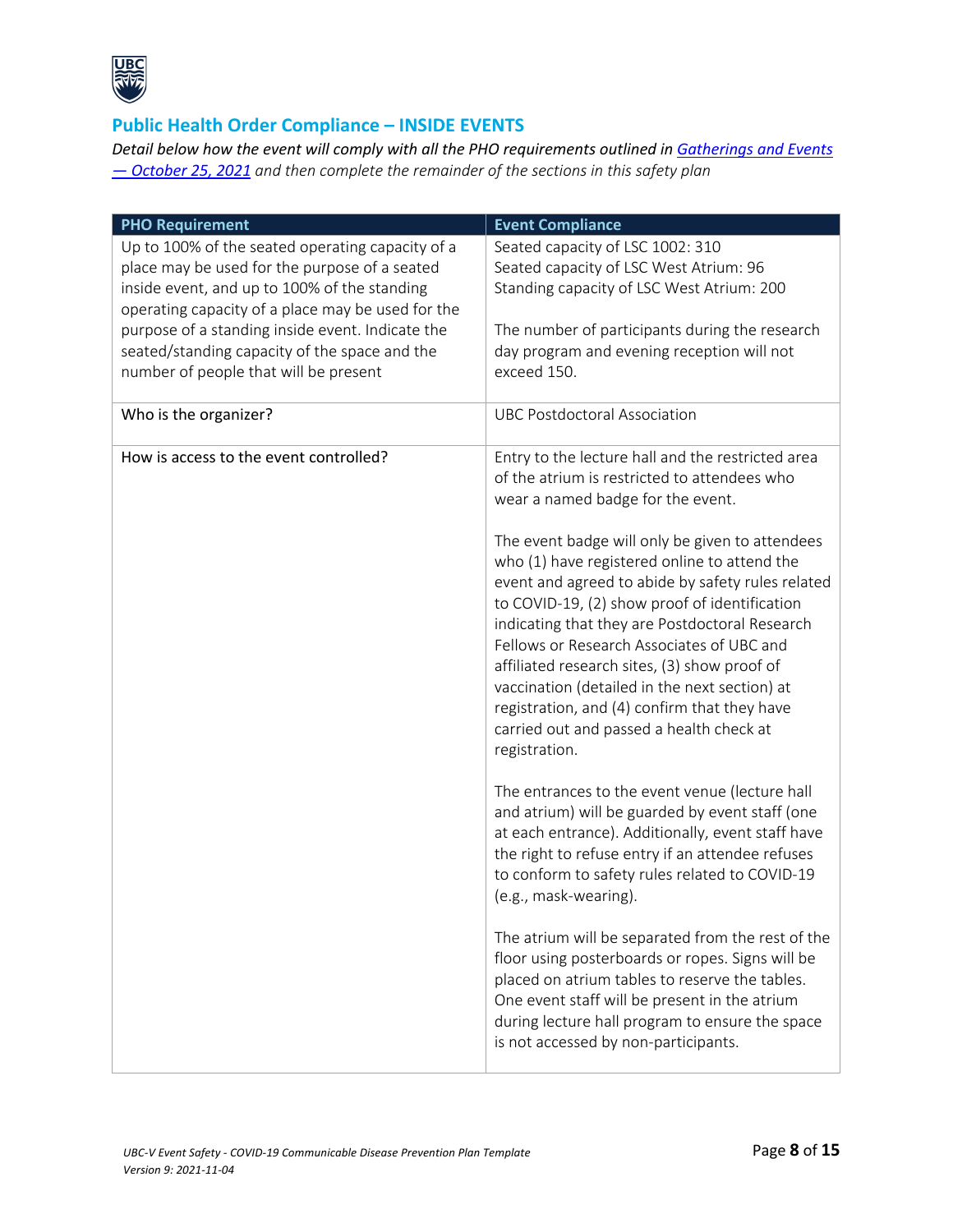

| If the inside event is: |  |
|-------------------------|--|
|-------------------------|--|

An organized seated gathering of **more than 50 participants** in an inside place for entertainment, choral, musical, gambling or business purposes, or arts or crafts education or classes, and includes a concert, theatrical production, dance or symphony performance, lecture, presentation, workshop, wedding reception, or funeral reception not held at a funeral home.

There is seating available for each participant, and each participant is provided with a seat. Participants are seated throughout the place in such a way as to use all available space.

How will you achieve this?

# $\Box$  Check this box if your inside event does not fit the definition outlined to the left

There is seating available for each participant in the Lecture Hall (LSC 1002) for the Research Day program. Additionally, there is seating available for each participant in the Lecture Hall and in the Atrium (combined) during breaks and lunch.

Registration table, food/drink serving stations, tables for company sponsors will be distributed as far as possible away from each other and from the tables where participants are seated, to use all available space.

Event staff will direct participants to be seated throughout the place in such a way as to use all available space.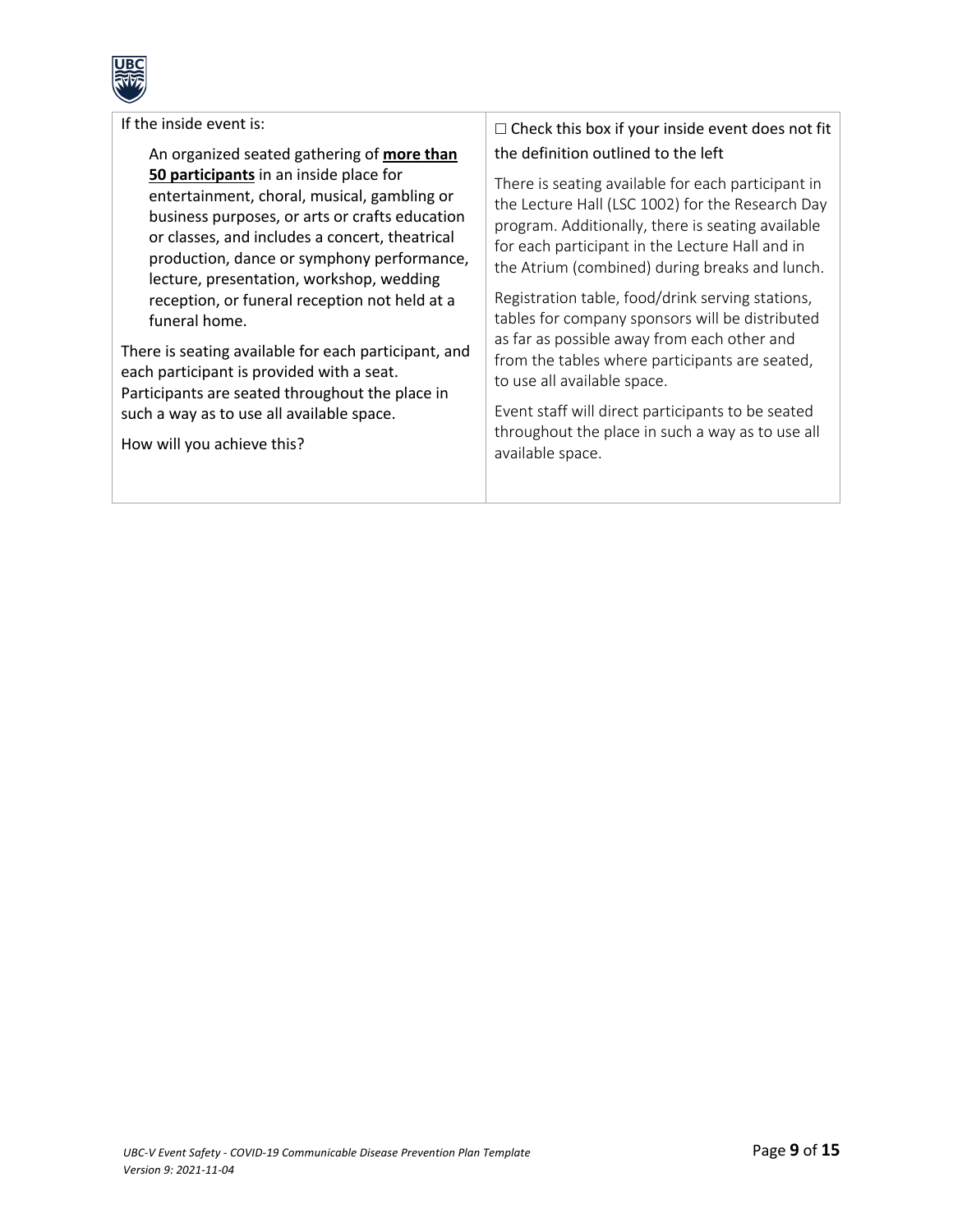

| <b>PHO Requirement</b>                                                                                                                                                                                                                                                                                                                                                                                                                 | <b>Event Compliance</b>                                                                                                                                                                                                            |
|----------------------------------------------------------------------------------------------------------------------------------------------------------------------------------------------------------------------------------------------------------------------------------------------------------------------------------------------------------------------------------------------------------------------------------------|------------------------------------------------------------------------------------------------------------------------------------------------------------------------------------------------------------------------------------|
| If the inside event is any of the following:                                                                                                                                                                                                                                                                                                                                                                                           | <b>⊟</b> -Check this box if your inside event does not fit                                                                                                                                                                         |
| i.<br>An organized gathering of any number of<br>participants in an inside place for the<br>purpose of an adult sports activity, an<br>adult exercise or fitness activity or class, or<br>an adult dance class<br>A sports event in an inside place<br>ii.<br>A program for children or youth in an<br>iii.<br>inside place<br>Participants who are spectators are provided with<br>a seat. Spectators are seated throughout the place | the definition outlined to the left                                                                                                                                                                                                |
| in such a way as to use all available space. How will<br>you achieve this?                                                                                                                                                                                                                                                                                                                                                             |                                                                                                                                                                                                                                    |
| If there is a food or drink station, how will you<br>achieve the following?<br>hand washing facilities or alcohol-based<br>a)                                                                                                                                                                                                                                                                                                          | Snacks and coffee during breaks will be self-<br>served; lunch, and food/drinks during evening<br>reception will be served by event staff using<br>tongs.                                                                          |
| sanitizers are within easy reach of the station;                                                                                                                                                                                                                                                                                                                                                                                       |                                                                                                                                                                                                                                    |
| signs reminding participants to wash or<br>b)<br>sanitize their hands before touching self-serve<br>food, drink or other items, are posted at the<br>self-serve station; and                                                                                                                                                                                                                                                           | a) Hand washing facilities (washrooms) are<br>conveniently located outside the Lecture Hall<br>and near the Atrium. Additionally, alcohol-based<br>sanitizers will be provided within easy reach of<br>the food and drink station. |
| high touch surfaces at the station, and utensils<br>c)<br>that are used for self- serve, are frequently<br>cleaned and sanitized.                                                                                                                                                                                                                                                                                                      | b) Signs will be posted at the self-serve station to<br>remind participants to wash or sanitize their<br>hands before touching self-serving food, drink,<br>or other items.                                                        |
|                                                                                                                                                                                                                                                                                                                                                                                                                                        | c) High touch surfaces at the station, and<br>utensils that are used for self-serve, will be<br>frequently cleaned and sanitized by event staff<br>(every 15 mins during self-serve period).                                       |
| Hand sanitation supplies need to be readily<br>available to participants. How will you achieve<br>this?                                                                                                                                                                                                                                                                                                                                | Hand sanitation supplies will be available to<br>participants at the registration desk and near the<br>entrance inside the lecture hall.                                                                                           |
|                                                                                                                                                                                                                                                                                                                                                                                                                                        | Additionally, each entrance of the building is<br>already equipped with a hand sanitizing station.                                                                                                                                 |
| Toilet facilities with running water, soap and paper<br>towels for hand washing and drying purposes or<br>hand sanitation supplies are available for<br>participants. How will you achieve this?                                                                                                                                                                                                                                       | Toilet facilities are conveniently located outside<br>the Lecture Hall.<br>Event staff will check toilet facilities with running<br>water, soap and paper towels every couple of                                                   |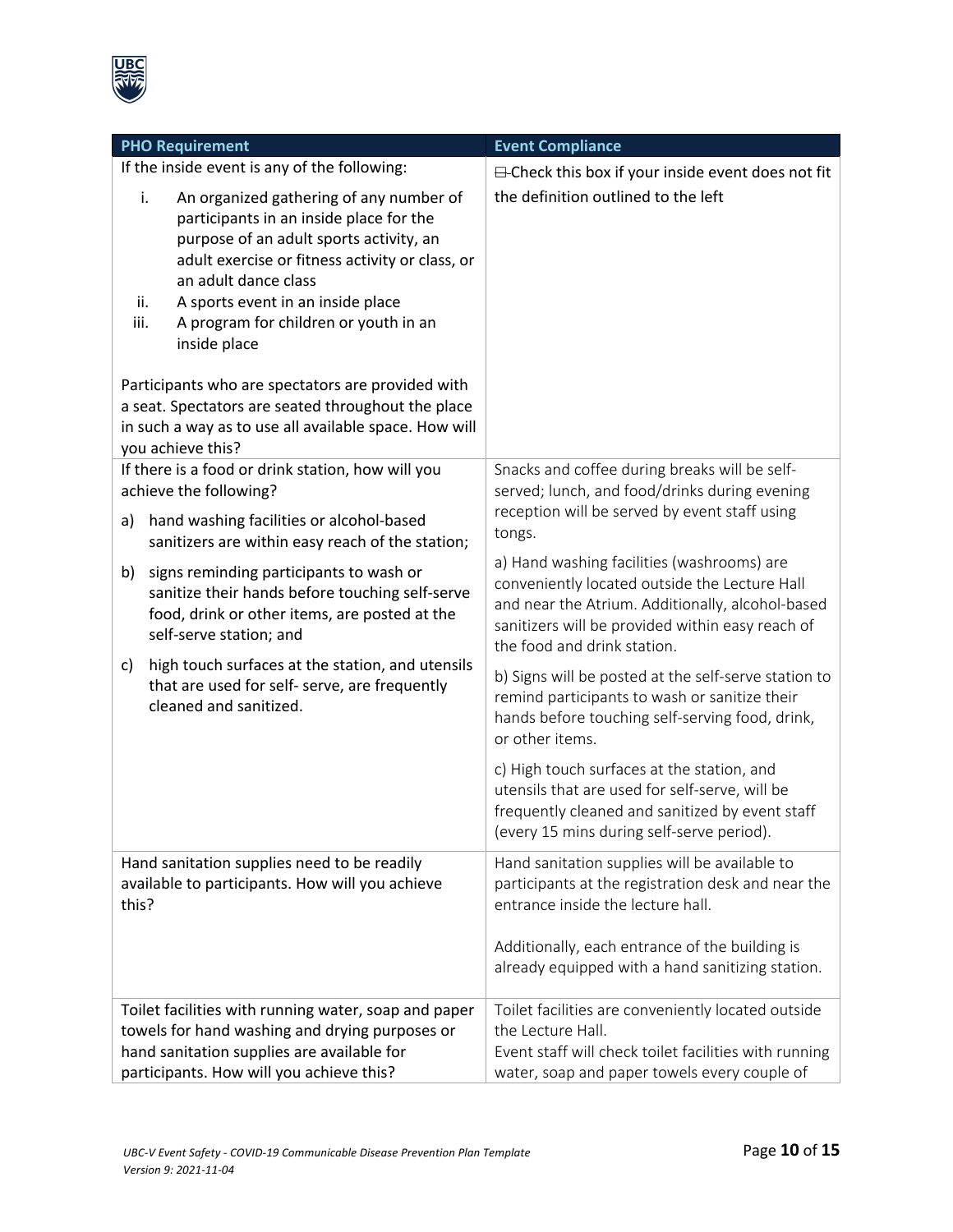

|                                                                                                                                                                                                                                                              | hours and inform the facility manager when any<br>of the listed items run out. |
|--------------------------------------------------------------------------------------------------------------------------------------------------------------------------------------------------------------------------------------------------------------|--------------------------------------------------------------------------------|
| Dance floors are closed with physical barriers or<br>occupied with tables, unless they are being used<br>for a dance performance. How will you achieve<br>this?                                                                                              | Not applicable                                                                 |
| Participants do not dance, unless they are<br>registered participants in and attending at a dance<br>class at a dance studio or a recreation facility or a<br>child or youth participating in a program for<br>children or youth. How will you achieve this? | Not applicable                                                                 |
| If there is more than one area in a place in which<br>events may be held, there may be an event in each<br>of the areas. Please describe if this is the case for<br>your event.                                                                              | The other atrium is not booked for use.                                        |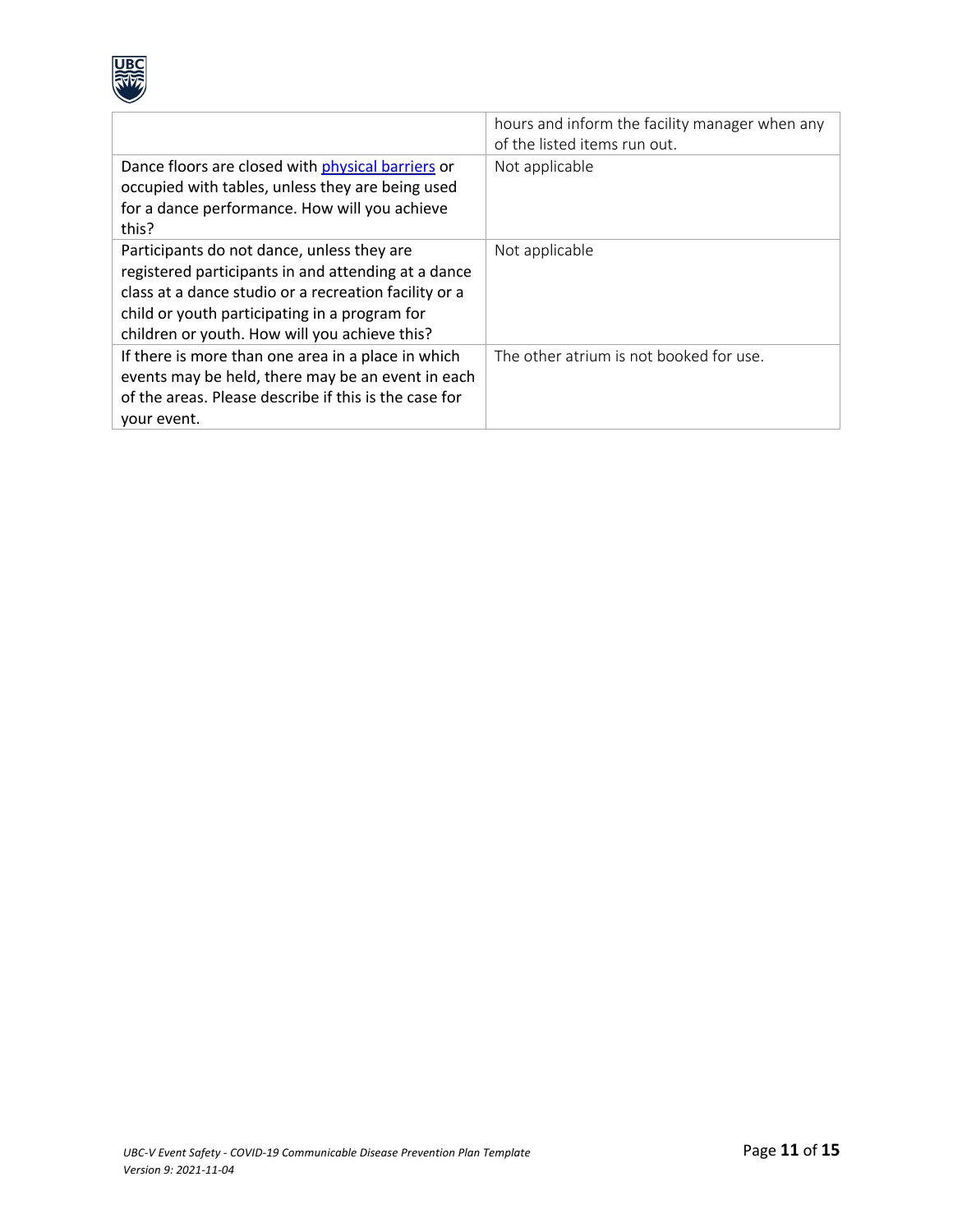

# **Proof of Vaccination**

This section does not apply to:

- a) A person under 12 years of age
- b) A person 12 to 21 years of age who is participating in a program for children or youth in a sports event.

Proof of vaccination is required for:

- a) Inside events (as outlined in Section E above)
- b) Adults (19+) who are leading, supervising or assisting with a program for children or youth (under 22 years of age), **whether the program take place inside or outside**

| <b>PHO Requirement</b>                                                                                                                                                                                                                                           | <b>Event Compliance</b>                                                                                                                                                                                                                                              |
|------------------------------------------------------------------------------------------------------------------------------------------------------------------------------------------------------------------------------------------------------------------|----------------------------------------------------------------------------------------------------------------------------------------------------------------------------------------------------------------------------------------------------------------------|
| An organizer must obtain proof in the form of a<br>vaccine card that a participant has received two<br>doses of vaccine. How will you achieve this?                                                                                                              | Proof in the form of a vaccine card (indicating a<br>participant has received two doses of vaccine) and<br>valid photo identification will be obtained during<br>on-site registration in order for the participant to<br>obtain the named badge for the event entry. |
| An organizer must not permit a participant who<br>has not provided the organizer with proof in the<br>form of a vaccine card of having received two<br>doses of vaccine to enter or remain a place for the<br>purpose of an event or to participate in an event. | $\Box$ -Check the box to indicate that you will comply<br>with this requirement                                                                                                                                                                                      |
| If an event takes place on more than one day, the<br>requirements in this section apply on each of<br>those days. How will you achieve this?                                                                                                                     | Not applicable                                                                                                                                                                                                                                                       |
| An operator must not scan the QR code on a<br>vaccine card with any tool other than a BC<br>Vaccine Card Verifier App.                                                                                                                                           | $\Box$ Check the box to indicate that you will comply<br>with this requirement                                                                                                                                                                                       |
| An organizer must not retain proof of vaccination<br>or identification provided by a participant, or use<br>it for any purpose other than to confirm that a<br>participant has been vaccinated                                                                   | $\Box$ Check the box to indicate that you will comply<br>with this requirement                                                                                                                                                                                       |
| An organizer may keep a record of the fact that<br>the participant has provided proof of being<br>vaccinated and the organizer may rely upon this<br>record to satisfy the requirements in this Part with                                                        | $\Box$ Check the box if this is applicable for your<br>event and the organizer will be keeping a record<br>$\Box$ Check this box if you will not be keeping a                                                                                                        |
| respect to future participation by the participant<br>in an event at the same place.                                                                                                                                                                             | record for your event                                                                                                                                                                                                                                                |
| An adult (19+) volunteer who is leading,<br>supervising or assisting with a program for<br>children or youth, whether the program takes<br>place inside or outside must have received two<br>doses of vaccine. How will you verify this?                         | Not applicable (not a program for children or<br>youth)                                                                                                                                                                                                              |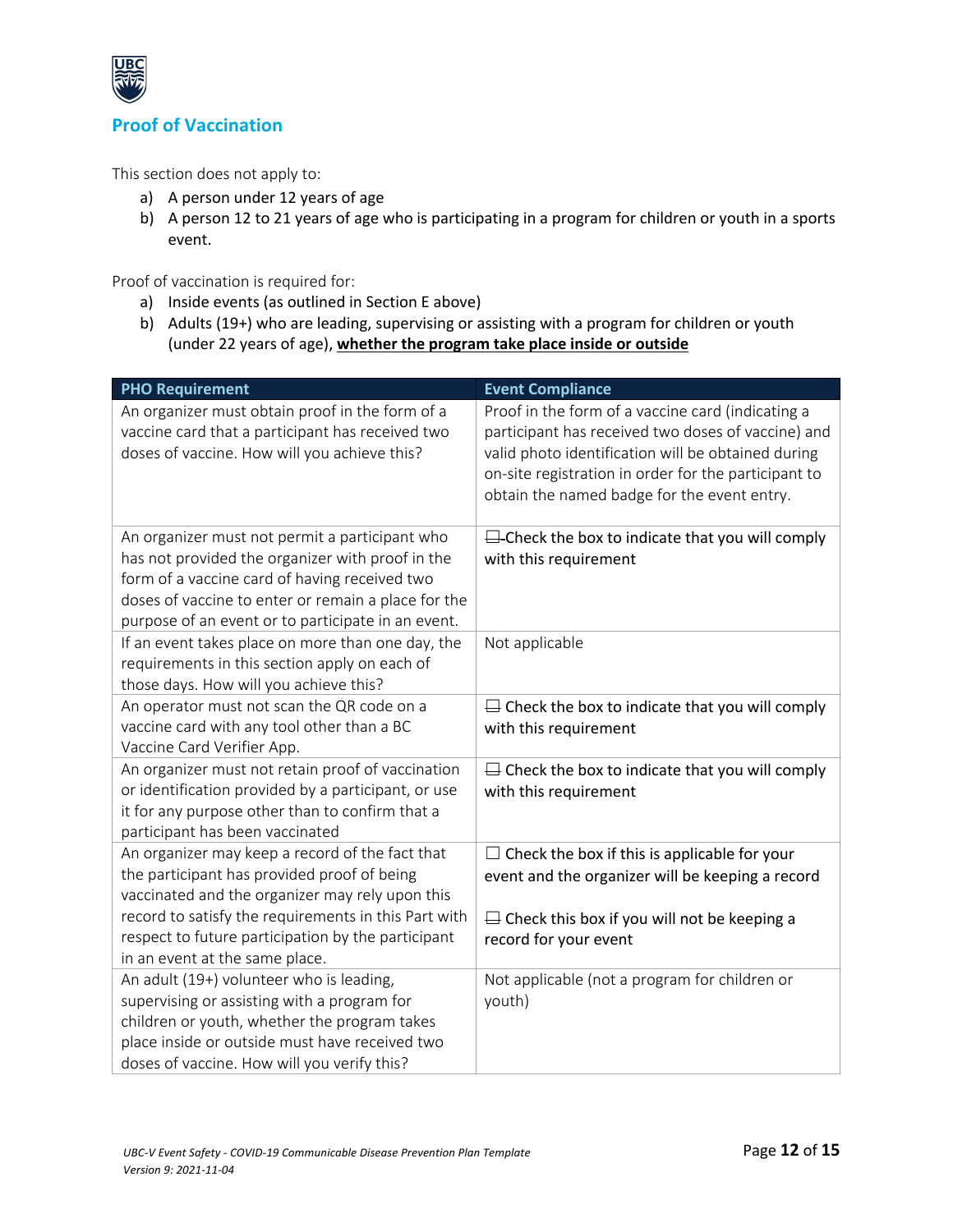

| An adult must not volunteer to lead, supervise or | $\Box$ Check the box to indicate that you will ensure |
|---------------------------------------------------|-------------------------------------------------------|
| assist with a program for children or youth,      | compliance with this requirement                      |
| whether the program takes place inside or outside |                                                       |
| who has not received two doses of vaccine.        | Not applicable (not a program for children or         |
|                                                   | youth)                                                |

#### **Face Coverings**

A face covering must be worn in a manner that covers the nose and mouth. Face Coverings must be worn during all inside events unless actively eating/drink, actively presenting, participating in exercise activity or sport or otherwise indicated in the Face Coverings Order

#### **Communication Strategy**

**Describe where a copy of this safety plan will be kept in case it needs to be accessed during the event:**

A printed copy of this safety plan will be kept at the registration desk in case it needs to be accessed during the event. Additionally, this safety plan will be available online at the event webpage for easy access during the event by event staff and participants.

#### **Event patrons will be notified of protocols and expectations by:**

The general protocols and expectations will be available on the event webpage and online registration page (available upon approval until the event date). Event patrons will receive email notification of protocols and expectations at least one week prior to the event (if they register for the event by November 29, 2021) or at least one day prior to the event (if they register for the event between November 30, 2021 and December 5, 2021).

### **Relevant UBC Safety Plans**

If indoors in a UBC controlled space you can access relevant plans here.

#### **Sector-Specific / Venue-Specific Requirements**

Restaurants, public and leisure spaces at UBC may have their own sector-specific requirements. List any UBC managed, location-specific safety procedures that need to be followed: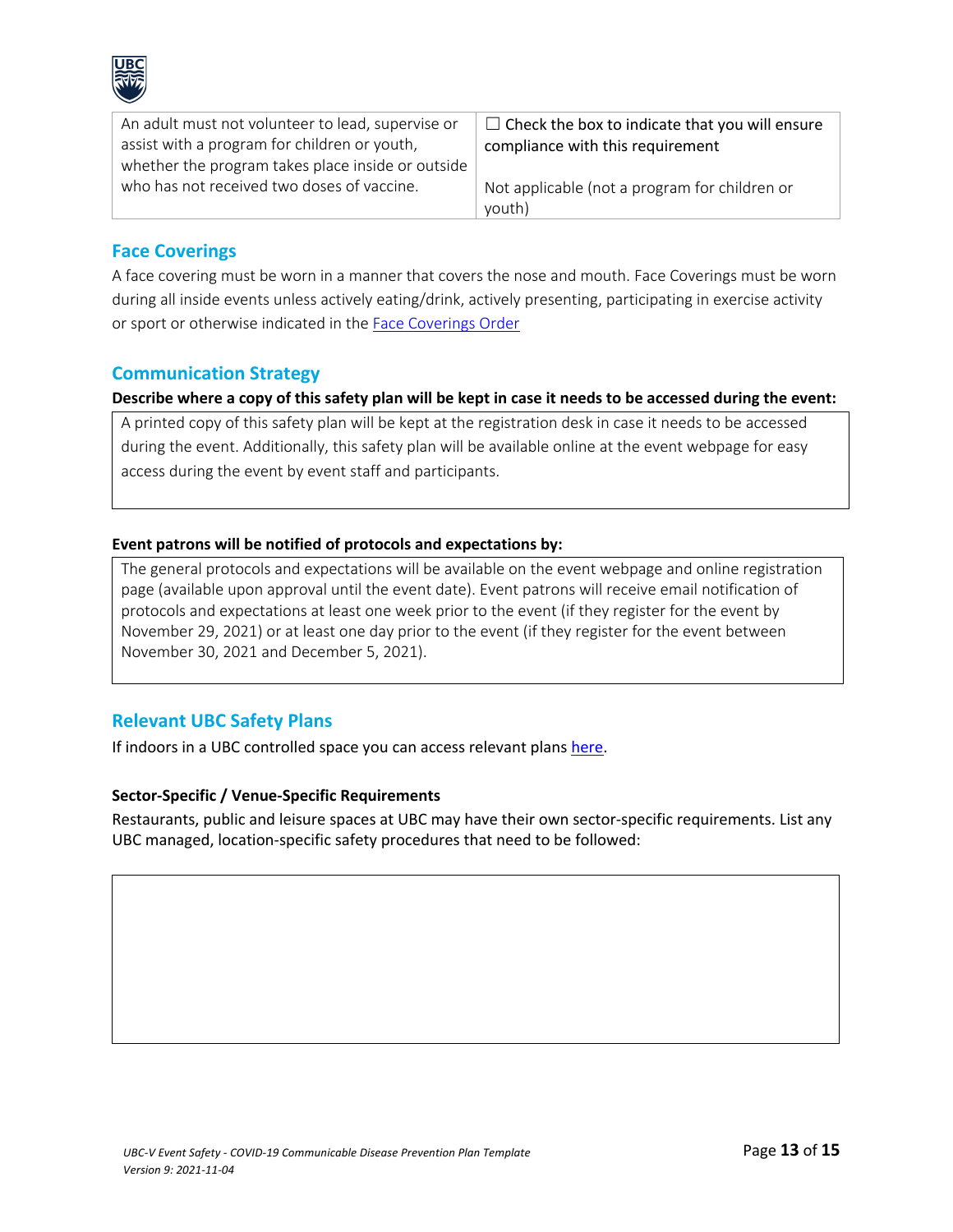

# **Health & Safety Concerns**

- UBC Staff and Faculty should raise their concerns to their supervisor.
- In the event of an emergency please follow the applicable emergency response procedures, such as from the hosting facility or as required under other service agreements. *Note: This Plan may defer to the specific facility's response procedures if contractually provided*
- For non-emergencies, event organizers or venue staff may contact ready.ubc@ubc.ca.